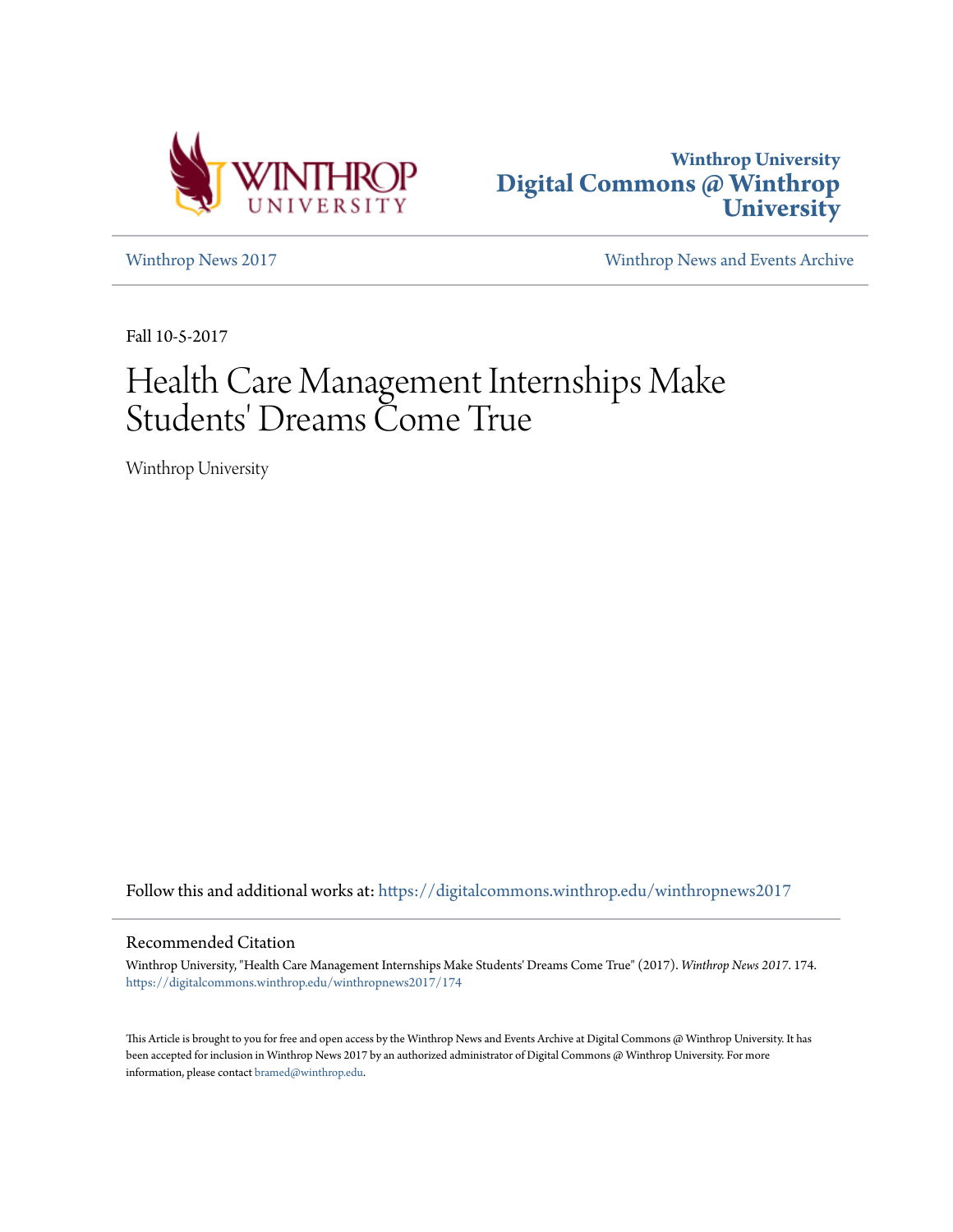VINTHROP UNIVERSITY

**AFFAIRS ATHLETICS GIVING**

**ABOUT ADMISSIONS & AID ACADEMICS STUDENT**

All News Archives RSS News Feeds

Winthrop in the News

## 10/05/2017 **Health Care Management Internships Make Students' Dreams Come True**

### **Quick Facts**

**Winthrop has the only Association of University** Programs in Health Administration (AUPHA) certified health care management program in the state.

 $\blacksquare$  The program requires students to complete a 400-hour internship, typically between their junior and senior year.

**Throughout the last several years, 90 percent of** students either find a job in the field or attend graduate school.

ROCK HILL, SOUTH CAROLINA – **Chandler Cunningham** found her mission in life long ago.

**O** SHARE

上没有。

"I was an overweight child my entire life and lost 165 pounds in my last two years of high school," said Cunningham, a Winthrop University business administration major from Cornelius, North Carolina. "I consider it my mission to help kids everywhere overcome the same challenges that I faced being overweight."

The College of Business

Administration'shealth care management concentration brings students like Cunningham one step closer to their dreams through true field experience.

As the only Association of University Programs in Health Administration (AUPHA)-certified health care management program in the state, Winthrop's program requires students to complete a 400 hour internship, typically between their junior and senior year. This past summer, 29 Winthrop students interned at organizations including **Piedmont Medical Center; Lash Consulting; Levine Children's Hospital; Agape Senior; Bayada Home Healthcare**; and many more.

"The internship builds in foundational classes taken prior to the internship," said Michael Matthews, associate professor of health care management. "When they return from the internship, they're able to build on their experience and apply their gained knowledge to their health care management classes."

Throughout the last several years, 90 percent of students either find a job in the field or attend graduate school, he said, adding that the internship is an "integral part of this success."

Cunningham completed one such internship this past summer in the audit services department at Carolinas HealthCare System (CHS), where she participated in daily meetings with staff and clients; helped on projects related to data-mapping, community and more; and completed online courses for CHS. She will graduate in May, and hopes to attend graduate school at the University of North